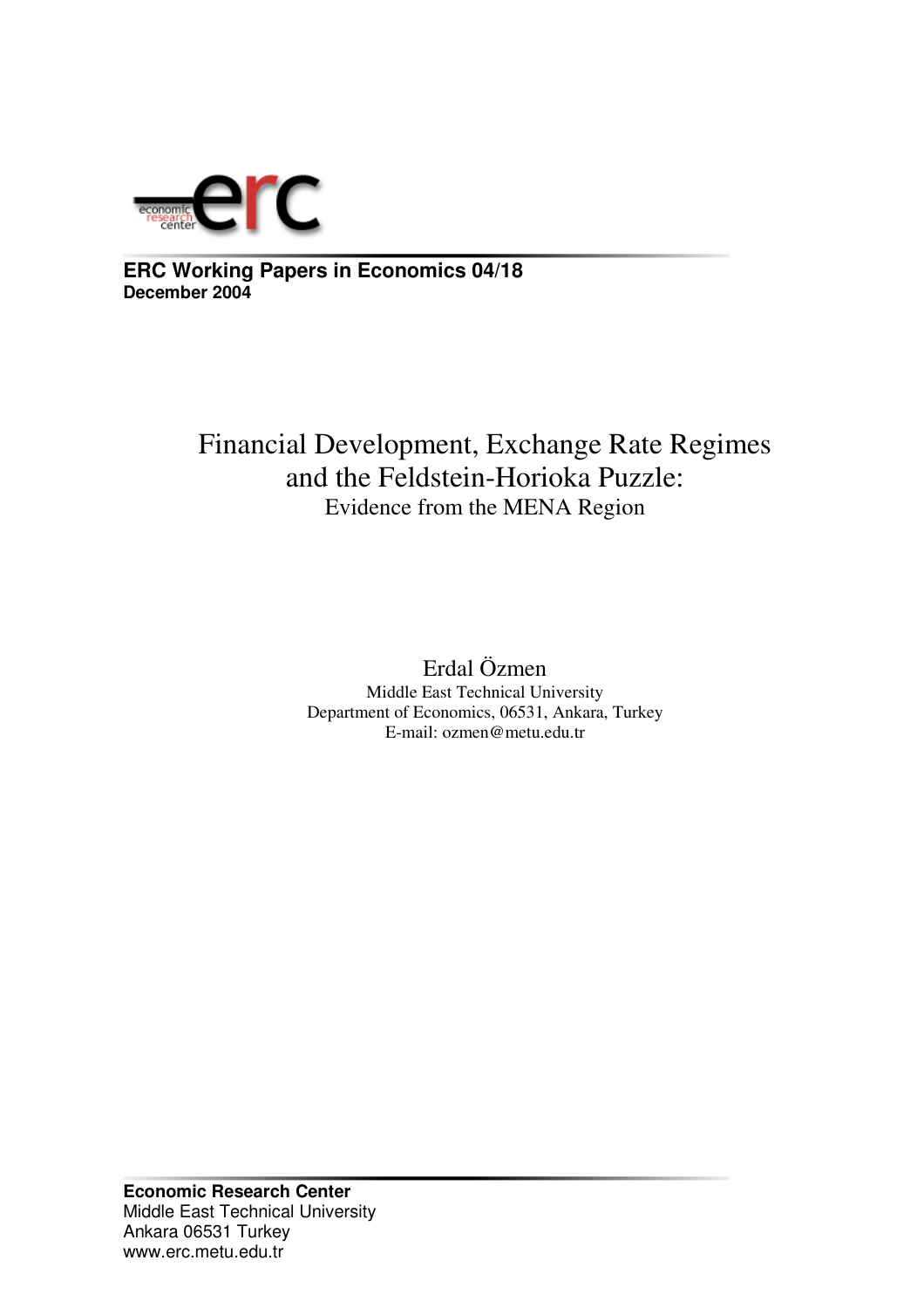# **FINANCIAL DEVELOPMENT, EXCHANGE RATE REGIMES AND THE FELDSTEIN-HORIOKA PUZZLE: EVIDENCE FROM THE MENA REGION**

**Erdal Özmen** Middle East Technical University Department of Economics, 06531, Ankara, Turkey E-mail: ozmen@metu.edu.tr

#### **ABSTRACT**

This paper investigates whether the Feldstein and Horioka (1980) argument on domestic saving-investment relationship is supported by the data of the countries in the Middle East and North Africa (MENA) region when the financial development levels and exchange rate regimes are taken into account. To this end, we employ both the ARDL bounds cointegration test and panel mean group procedures. The results support the view that a successful international financial integration requires compatible levels of financial intermediation. The evidence also suggests that saving-investment cointegration is not invariant to exchange rate regimes.

**Keywords:** Capital Mobility, Exchange Rate Regimes, Feldstein-Horioka Puzzle, Financial Development, Investment, Saving, Middle East, North Africa.

**JEL Classification:** C32, F41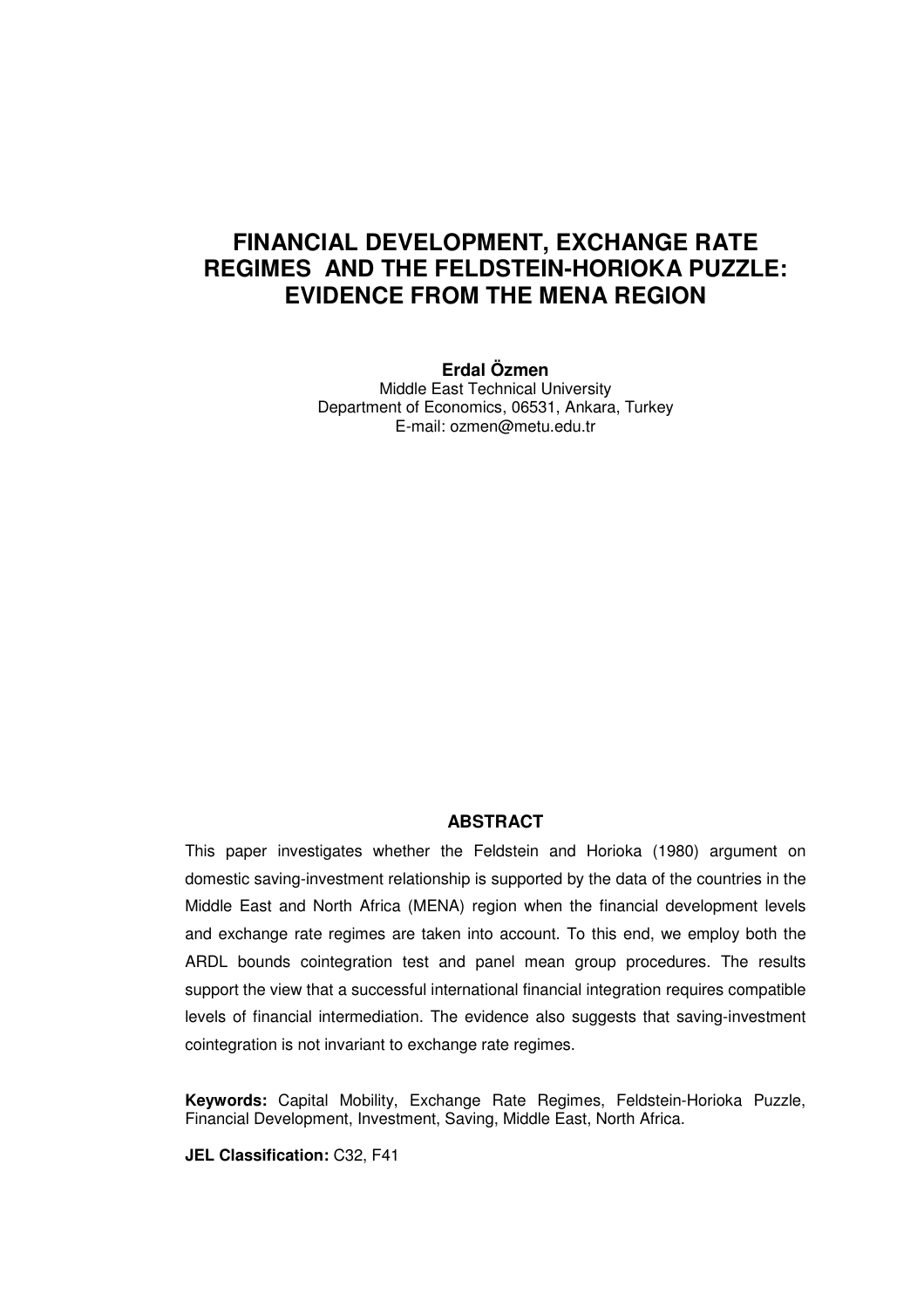# **I. INTRODUCTION**

The persistence of a strong correlation between domestic saving and investment in spite of policy regime changes towards flexible exchange rates, financial liberalization and international capital mobility has often been interpreted as the Feldstein and Horioka puzzle since their seminal contribution (Feldstein and Horioka, 1980; hereafter FH). In a world of capital immobility, investments are bound to be solely financed by domestic savings. The cointegration of saving and investment with a unitary coefficient is consistent with a policy of current account targeting in an open economy with fixed exchange rates. The exchange rate adjustment under a flexible exchange rate regime may lead to contemporaneous saving-investment correlation to be less than unity. In a world of fully integrated economies with perfect capital mobility, on the other hand, the saving-investment (S-I) link tends to disappear as domestic investment can now be financed by the worldwide pool of saving.

There are ample explanations for the FH puzzle ranging from empirical modelling issues (e.g. sample and variable selection, simultaneity bias, common contemporaneous shocks and non-linearity) to the discussion of the interpretation of the S-I interrelationship as a measure of the degree of capital mobility<sup>1</sup>. A crucial point in the FH puzzle is that the S-I relationship may not be invariant to the prevailing policy regime. The FH literature often maintains that countries with compatible levels of financial intermediation can borrow and lend from each other with negligible transaction costs. However, varying degrees of financial development and exchange rate flexibility between countries can both potentially act as frictions to international financial integration. This paper, thus, aims to investigate whether the FH argument is supported by the data of the countries in the Middle East and North Africa region when the levels of financial intermediation and exchange rate regimes are taken into account.

The Middle East and North Africa (MENA) data encompassing countries with different financial development levels, exchange rate regimes and resource endowments appear to be a natural candidate to assess the FH puzzle. The plan for the rest of the paper is as follows. The following section is devoted to a brief discussion of the FH puzzle. Section III presents the data. Section IV reports and discusses empirical results and Section V concludes.

# **II. THE FELDSTEIN-HORIOKA PUZZLE**

A useful starting point to investigate the FH puzzle may be the following current account identity:

 $ca_t = sav_t - inv_t$  (1)

where ca = current account/GDP, sav =saving/GDP, inv = investment/GDP. In a world of capital immobility, or financial autarky, current account deficits can be

<sup>&</sup>lt;sup>1</sup> See Coakley *et al.* (1998, 2004), Obstfeld and Rogoff (2000) and Taylor (2002) for recent surveys.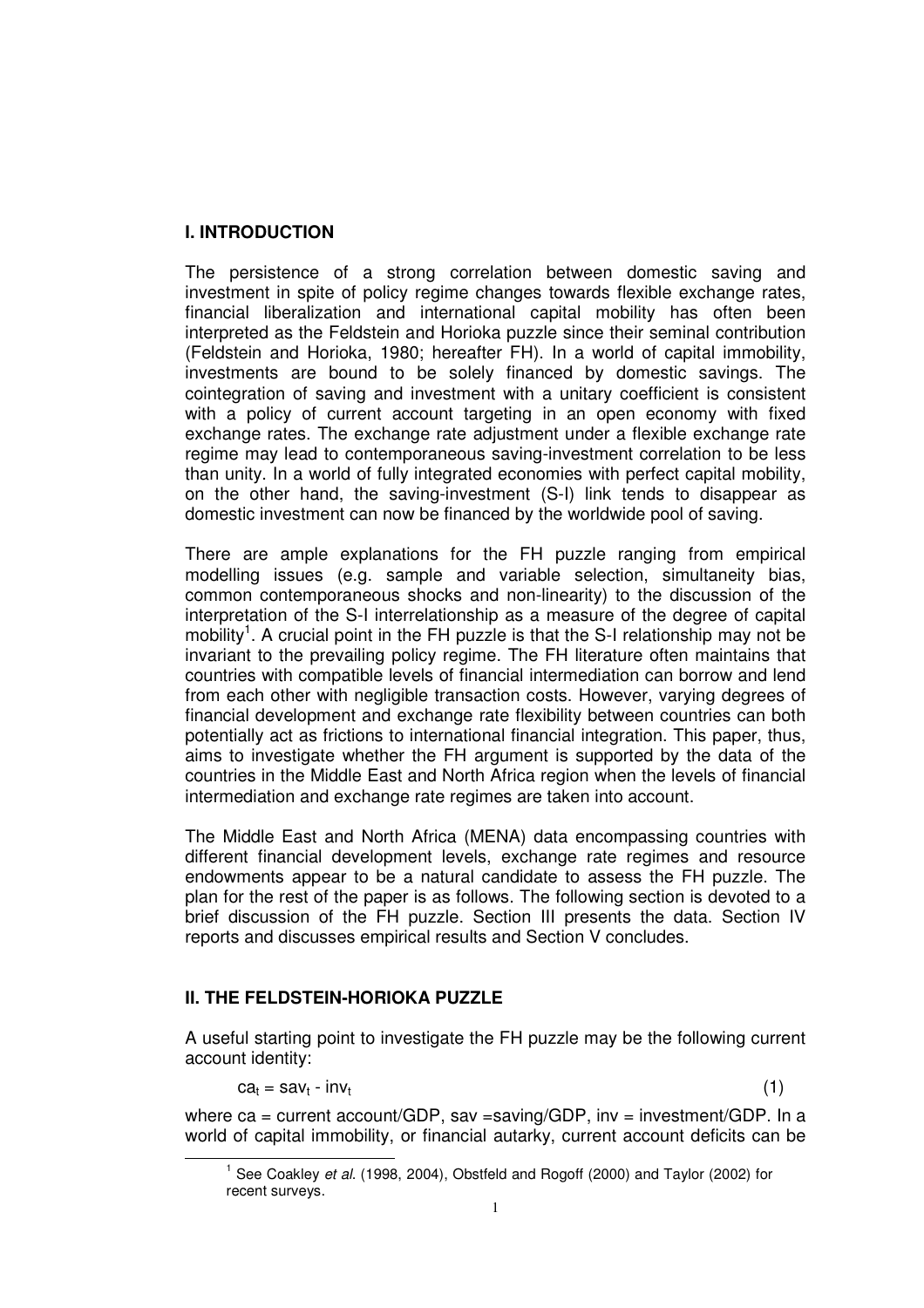positive up to the limit allowed by the availability of foreign exchange reserves. The binding liquidity constraint defined by the foreign exchange reserves makes any current account deficit unsustainable, thus the ca is bounded to be stationary (I(0)) around zero mean. Given that both of them are integrated of order one  $(I(1))$ , this corresponds to the case that, inv<sub>t</sub> and say<sub>t</sub> are cointegrated with a unitary coefficient.

Feldstein and Horioka (1980) consider the following regression equation:

$$
inv_t = \gamma_0 + \gamma_1 sav_t + u_t \tag{2}
$$

In (2), u is a disturbance term and  $y_1$  can be interpreted as the 'saving retention coefficient' to indicate the ratio of saving retained in the economy to finance investment. In a financially closed economy, investment can only be financed by domestic saving causing  $v_1 = 1$ . With capital mobility, domestic investment can be financed by the worldwide pool of saving and domestic saving can be a source of overseas investment, thus the value of  $y_1$  decreases. Consequently,  $y_1$  is an indicator of the extent of capital mobility in the FH sense. A  $y_1$  of zero (one) indicates perfect (the absence of any) capital mobility. The puzzling result by FH is the persistent correlations between domestic saving and investment rates in the OECD countries despite extensive deregulation of capital markets.

The FH controversial finding –which Obstfeld and Rogoff (2000) identify as one of the six major puzzles in international macroeconomics- has spawned an enormous literature. One strand of the literature focuses on empirical modeling issues like sample sensitivity (Cadoret, 2001), common contemporaneous shocks and simultaneity bias due to the endogeneity of saving (Obstfeld and Rogoff, 2000), non-linear current account dynamics (Chortareas *et al.* 2004) and policy regime changes (Sarno and Taylor, 1998; Ho, 2000 and Özmen and Parmaksız, 2003). Transactions costs of international trade causing equity home bias (Obstfeld and Rogoff, 2000) and the definition of investment itself (Rossini and Zanghieri, 2003) are amongst the other plausible explanations of the puzzle. Coakley, Kulasi and Smith (1998), on the other hand, argue that the cointegration of saving and investment with a unit coefficient implies current account solvency irrespective of the degree of capital mobility. Consistent with this interpretation, endogenous government policy actions targeting a sustainable current account have been postulated to explain the long-run saving-investment relationship (Artis and Bayoumi, 1990).

A crucial point in the FH puzzle is the invariance of the S-I relationship to policy regime changes. The sustainability of current account deficits and the scope of endogenous policy actions targeting the current account may not be invariant to the prevailing exchange rate regime. In a financially closed economy with fixed exchange rates the size of the current account balance (S-I gap) is limited to the availability of foreign exchange reserves. Thus, the S-I gap may be expected to adjust to meet the liquidity constraint under financial autarky. Exchange rate adjustments may lead to a different path of endogenous policy actions under a flexible exchange rate regime. The liquidity constraint becomes much less tighter with financial opening as the S-I gap can be financed also via foreign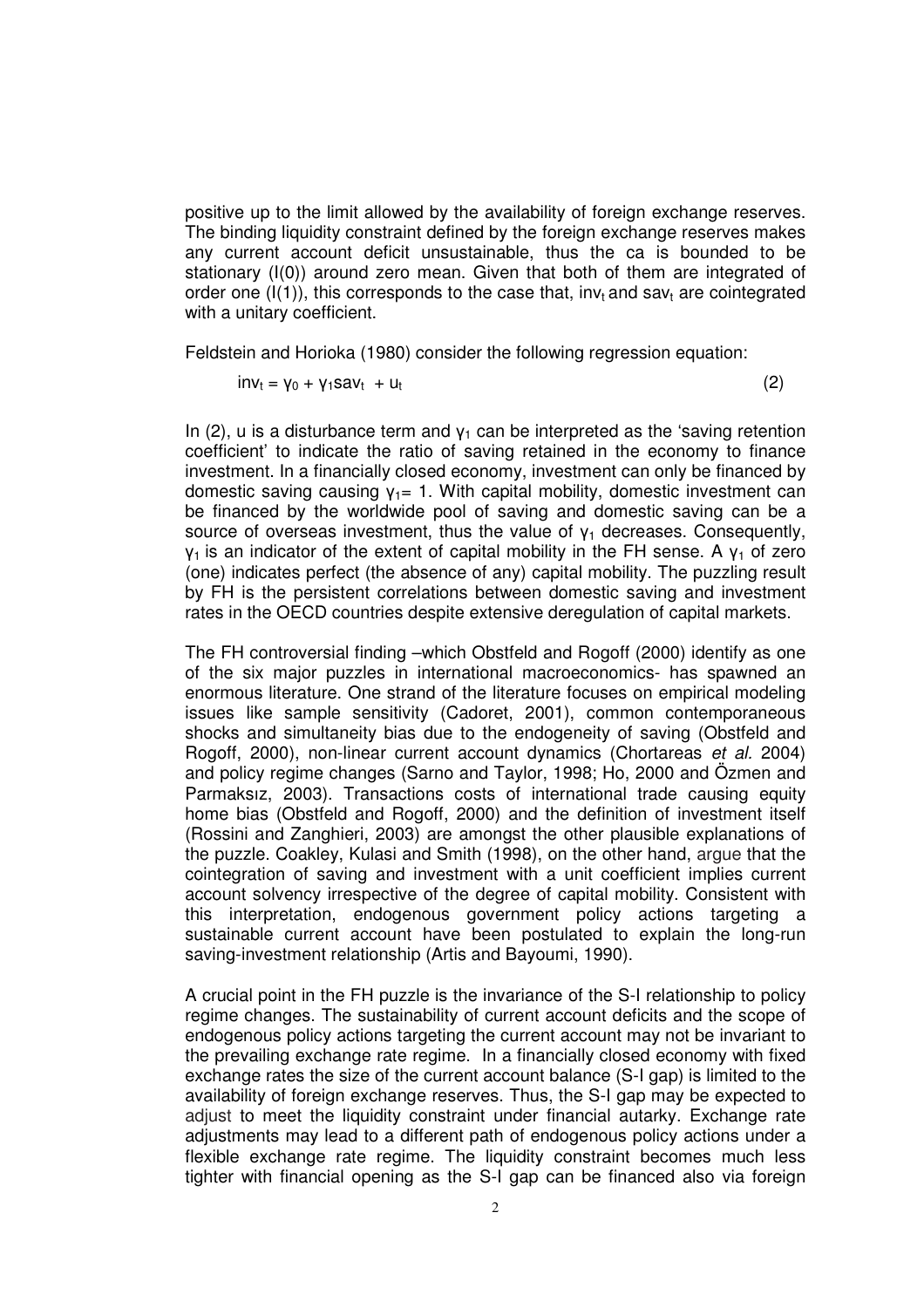savings. With financial opening, the current account sustainability or solvency becomes an intertemporal issue and the current account balance may substantially reduce its status as the primary policy objective (Artis and Bayoumi, 1990).

A successful financial integration requires compatible levels of financial intermediation. Recently, Guisso, Sapienza and Zingales (2004) show that differences in local financial development matter even within a financially integrated single country with no frictions to capital movements. Financial development allows the mobility of capital not only internationally but also domestically from a domestic intermediater to a domestic borrower. Thus, as argued by Guisso *et al.* (2004, p.967), the impairment of either international capital mobility or domestic financial intermediation can lead to domestic investment to be correlated with domestic saving.

The level of financial development is important not only for an efficient intermediation of international financial assets flows but also on the evolutions of domestic saving and investment, and thus on current account dynamics. The net impact of financial development on current account deficits, however, may not be unambiguous. According to the endogenous growth literature, financial deepening can increase investment via more efficient allocation of saving (Bencivenga and Smith, 1991). Financial development and integration leads to higher current account deficits according to Blanchard and Giavazzi (2002) as it increases consumption via loosening liquidity constraints and allowing for consumption smoothening. Financially more developed countries can be expected to have higher "equity home bias" (Lewis, 1999) leading to lower current account deficits. Financial underdevelopment, on the other hand, can lead to a bias for overseas equities and thus can cause incremental domestic saving to finance primarily overseas investment.

## **III. DATA AND MEASUREMENT ISSUES**

The MENA region covers a wide array of countries from Morocco in the West and the Islamic Republic of Iran (hereafter Iran) in the East. The data availability limits us to consider only a selected number of countries including Algeria, Egypt, Iran, Israel, Jordan, Morocco, Saudi Arabia, Syria, Tunisia and Turkey. This sample is, however, appears to be rich enough to encompass different financial structures, exchange rate regimes and endowments and development levels<sup>2</sup>. Algeria, Iran, Saudi Arabia and to a lesser extend Egypt and Syria are oil exporting countries. According to World Bank classification, Egypt is a lowincome country, Algeria, Iran, Jordan, Syria, Morocco, Saudi Arabia, Tunisia and Turkey are middle-income countries, whilst Israel is a high income country. Saudi Arabia is a net creditor country in international financial markets.

As already discussed, exchange rate regime and financial development level may be important for the evolution of current account deficits. The conventional

<sup>2</sup> See Creane *et al*. (2004) and the March (2003) issue of *Finance and Development* published by the IMF for recent surveys of the macroeconomic conditions of the MENA countries.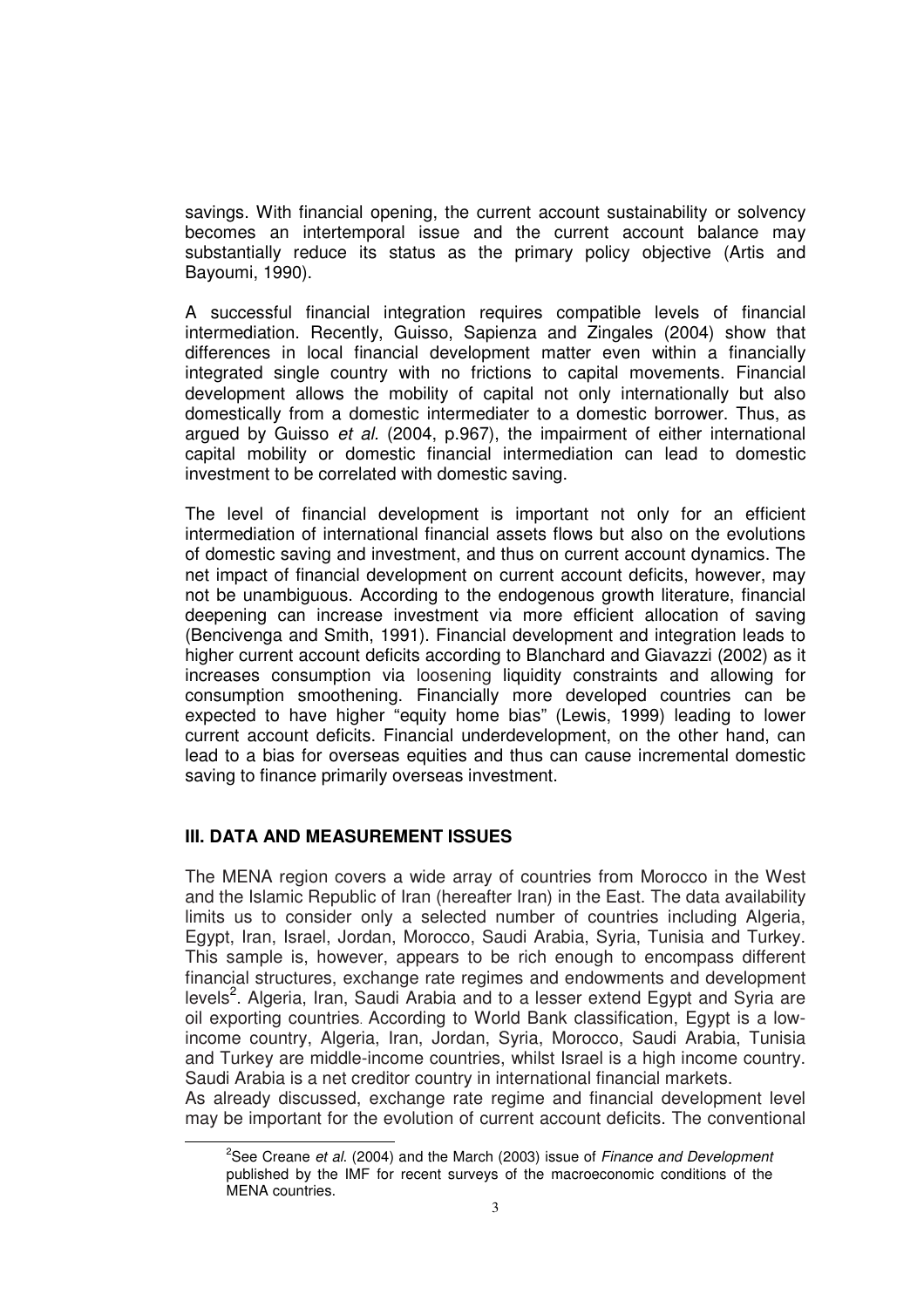classification of exchange rate regimes is provided by the IMF which is "*de iure*," that is, it is essentially based on what the countries say that they do. However, deviations of actual behaviour from announcements appear to be common as recently shown by Reinhart and Rogoff (2004). Furthermore, the presence of parallel markets and multiple exchange rate practices are often the case in some countries including Egypt and Iran in our sample. Therefore, it may be preferable to consider *de facto* regimes rather than the *de jure* ones. In this study we follow the exchange rate classification by Reinhart and Rogoff (2004) which is based on *de facto* exchange rate performance, including in parallel markets and multiple exchange rate practices. For the estimation, we considered the "coarse grid" classification of Reinhart and Rogoff (2004) on a 1—5 scale, with higher values denoting more flexible exchange arrangements. For the level of financial development we use liquid liabilities (currency plus demand and interest-bearing liabilities of banks and other financial intermediaries) to GDP as a proxy variable. As noted by Beck, Demirgüç-Kunt and Levine (2000) this is the broadest available indicator of financial intermediation and a typical measure of financial depth $3$ .

#### **IV. EMPIRICAL RESULTS**

In this part, our empirical relations of interest are basically

$$
inv_{it} = \gamma_{0i} + \gamma_{1i} sav_{it} + u_{it}
$$
 (3)

and

$$
inv_{it} = \gamma_{0i} + \gamma_{1i} sav_{it} + \gamma_{2i} ERR_{it} + \gamma_{3i} fin_{it} + u_{it}
$$
\n
$$
\tag{4}
$$

along with the identity

 $ca_{it} = sav_{it} - inv_{it}$  (5)

where,  $i$  is the country index,  $sav = Gross$  national savings, including net current transfers (% of GDP), inv = Gross fixed capital formation (% of GDP),  $ca =$ current account balance (% of GDP), fin  $=$  Liquid liabilities (% of GDP) and ERR = *de facto* exchange rate regime. The data for sav, inv and fin are from the World Bank World Development Indicators. The *de facto* exchange regime classification is from Reinhart and Rogoff (2004). We consider annual data from 1976 to 2001. Equation (3) is the conventional FH regression and (4) is defined to investigate the impacts of exchange rate regimes and financial deepening.

The integration properties of the variables are investigated by conducting the ADF and KPSS tests with the lag length fixed as two to obtain comparable

<sup>3</sup> Recently, Creane *et al*. (2004) construct a financial development index encompassing a wide range of financial sector indicators for MENA countries. According to the index, Jordan and Saudi Arabia are at higher levels, Tunisia, Morocco and Egypt are at medium levels whilst Algeria, Iran and Syria are at low levels of financial development. The ranking is based on recent 2000-2003 data and may not be representing the time path of financial development of the countries during the last three decades. Owing to the severe data limitations, we consider the conventional quantitative indicator of financial development.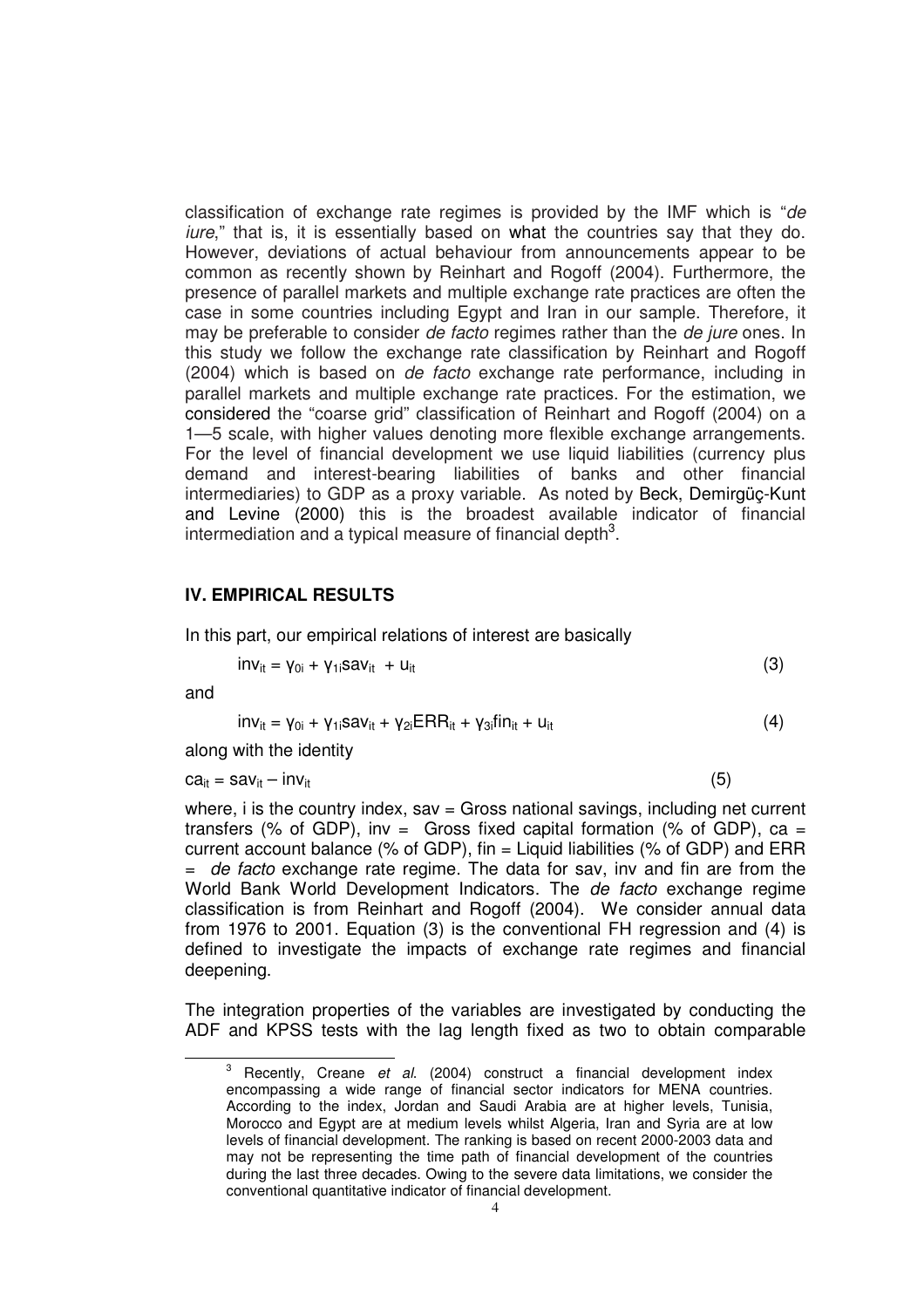results. The results suggest the stationarity  $(I(0))$  of ca<sub>t</sub> only for Israel and Jordan. Following Coakley *et al*. (1998), this can be interpreted as lending a support to the sustainability of current account balances for these countries. For the rest of the countries, ca<sub>t</sub> is I(1). Both of the variables generating the ca<sub>t</sub>, sav<sub>t</sub> and inv<sub>t</sub>, are I(1) for Algeria, Egypt, Iran, Syria and Turkey. The variable sav<sub>t</sub> is I(1) for Morocco, S. Arabia and I(0) for Israel, Jordan, Tunisia whilst inv<sub>t</sub> is I(1) for Israel, Jordan. The financial development proxy variable fin<sub>t</sub> is I(0) for Iran and I(1) for the others. The results for the rest of the variables may not be definitive whether they are I(0) or I(1). However, the necessary condition for the implementation of the Pesaran *et al.* (2001) bounds test for the null of no cointegration, the degree of integration being less than two for each of the variables in a system, appears to be satisfied by the results of both the ADF and KPSS tests.

#### **IV.1. Panel Estimations of the Conventional and Augmented FH Equations**

The recent studies on the FH puzzle often employ fixed effects estimation procedures to allow heterogeneity between the panel of the countries considered. These methods, however, still impose a common slope coefficient which is indeed crucial for the FH puzzle. In this paper, following Coakley *et al.* (2004), we prefer to employ the Pesaran and Smith (1995) panel mean group (MG) method which permits heterogeneity in both intercept and slope coefficients. Phillips and Moon (1999) show that that the cross-sectional variation in a non-stationary panel may be helpful in obtaining consistent estimates of a long-run average parameter even if there is no time series cointegration at the individual level. As argued by Coakley *et al.* (2001, 2004), this insight justifies the use of the MG procedure which provides consistent estimates for nonstationary, heterogenous panels. Furthermore, standard t-tests for the MG estimator based on the N(0,1) distribution have reasonably good size properties irrespective of I(0) or I(1) errors as shown by Coakley *et al.* (2001).

To obtain the MG estimators, we consider the conventional FH

 $inv_{it} = V_{0i} + V_{1i}Sav_{it} + U_{it}$ 

and, the augmented FH

 $inv_{it} = \gamma_{0i} + \gamma_{1i} sav_{it} + \gamma_{2i} ERR_{it} + \gamma_{3i} fin_{it} + u_{it}$ 

equations. The MG estimator (  $\hat{\gamma}_{_{\rm MG}}$  ) and its standard error (se(  $\hat{\gamma}_{_{\rm MG}}$  )) for N crosssectional units, are calculated as follows:

$$
\hat{\gamma}_{\text{MG}} = \sum_{i=1}^{N} \hat{\gamma}_i / N \text{ and } \text{se}(\hat{\gamma}_{\text{MG}}) = \sigma(\hat{\gamma}_i) / \sqrt{N}
$$

where  $\,\hat{\gamma}_i\,$  and  $\sigma(\,\hat{\gamma}_i)$  are the estimated individual country time-series coefficients and their standard deviations, respectively.

Table 2 reports the OLS estimates of the equations for each of the countries. The table reports also the ADF statistics to test the non-stationarity of equation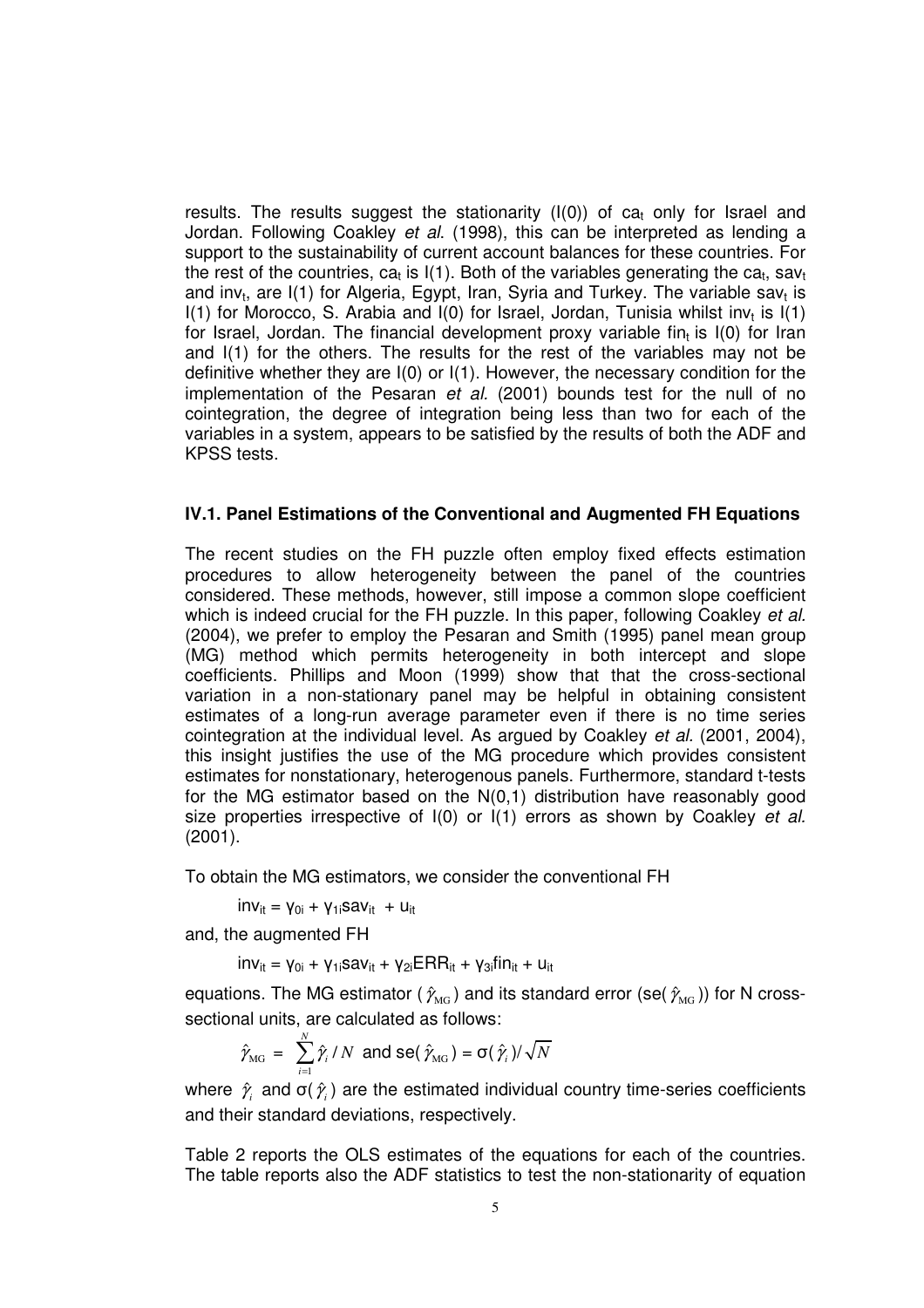residuals (Engle and Granger, 1987). The results suggest non-rejection of the null of no-cointegration at the 5 % level for all of the countries and variable systems except Egypt and Morocco (negative saving retention coefficient!). According to the conventional FH framework, this is consistent with an argument that none of the countries in the region can be classified as a financial autarky. The estimates of the saving retention coefficients are individually insignificant for Egypt, Israel, Morocco and negative for S. Arabia.

In the FH framework, this can lend a support to the hypothesis that the rest of the countries in the sample are not financially integrated. The significant positive  $ERR<sub>t</sub>$  coefficients are consistent with the view that movements towards more exchange rate flexibility make higher levels of current account deficits sustainable<sup>4</sup>. The effect of financial deepening appears to be mainly via eliminating liquidity constraints on consumption as suggested by the negative  $fin<sub>t</sub> coefficients. However, all these individual country results may be misleading$ given the nonstationarity of most of the variables and of the residuals from the regressions containing them. Therefore, we prefer to leave the discussion of the individual country estimates to the later section in the context of the ARDL bounds tests results.

The panel MG method yielded the following results (standard errors in parentheses):

 $inv_t = 15.76 + 0.34sav_t$ (2.89) (0.135)  $inv_t = 20.37 + 0.29sav_t + 2.26ERR_t - 0.11fin_t$ (5.02) (0.134) (0,77) (0.38)

According to the MG results, the saving retention coefficient is significant for the panel sample. The magnitude of the mean saving retention coefficient (0.3) is close to those results for some samples of developing countries. Coakley *et al.* (1999), for example, estimate the coefficient for a panel of 44 developing countries as 0.40. Montiel (1994) suggests a saving retention coefficient of 0.6 as a benchmark for evaluating whether a country's capital account is open or not. Accordingly, the MENA countries can be interpreted as having being exhibiting a considerable degree of capital mobility. More flexible exchange rates appear to be more likely associated with higher investments and current account deficits. The increase in the level of financial intermediation potentially increasing consumption via eliminating liquidity constraints and investments via better allocation of resources may be insignificant in the dynamics of current account dynamics. The statistical insignificance of the financial intermediation proxy in the investment-saving imbalance is consistent with this argument.

 $4$  Due to the constancy of the exchange rate regimes for Morocco, S. Arabia, Syria and Tunisia during the sample period, the augmented FH equations does not contain the ERR variable for these countries.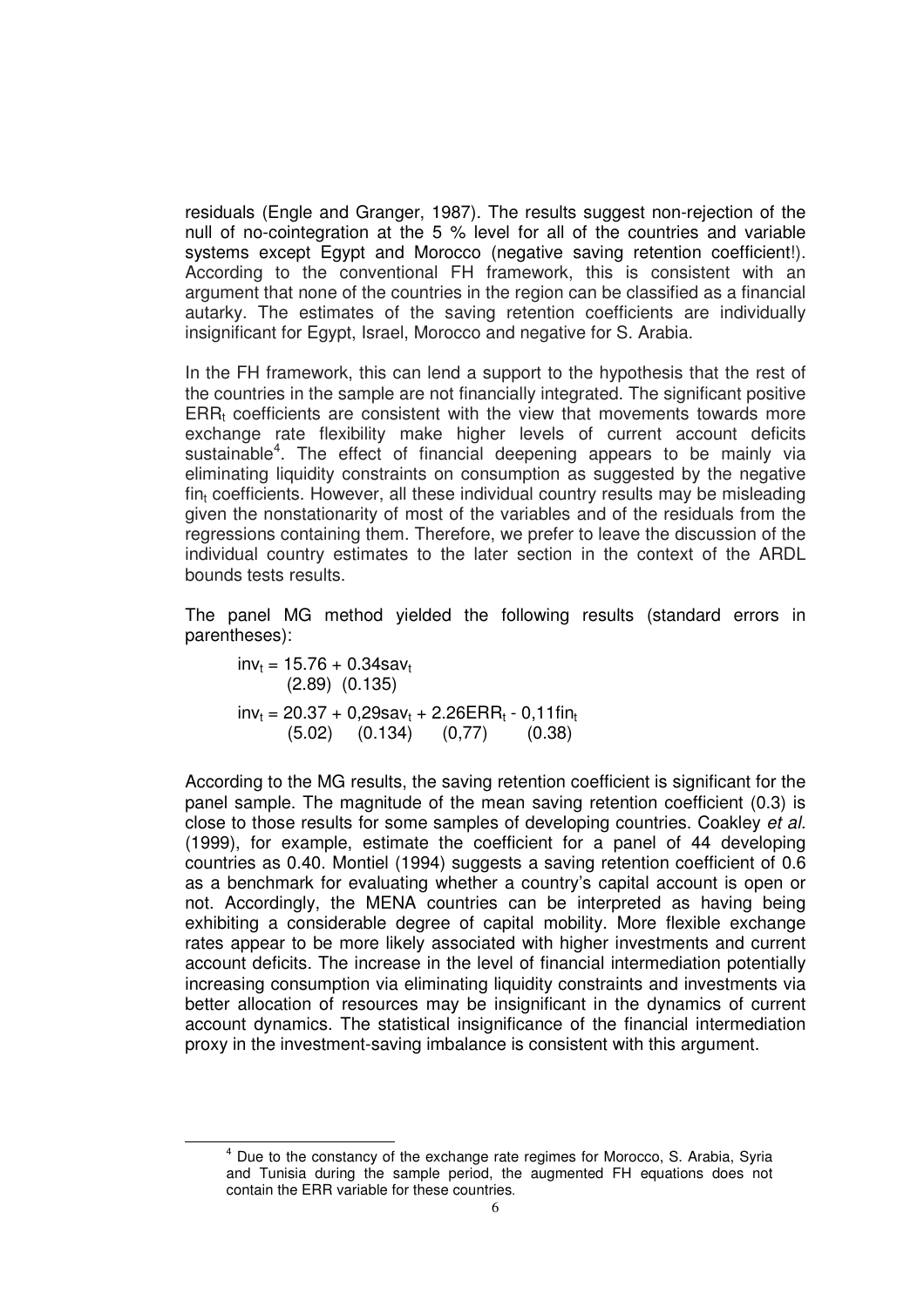#### **IV.2. ARDL Bounds Tests and the Long-Run Relationships**

In this section we proceed with the analysis of long-run relationships between the variables postulated to explain the FH puzzle by employing an Autoregressive Distributed Lag (ARDL) modelling approach and the bounds testing procedure of Pesaran, Shin and Smith (2001). For a k<sup>th</sup> order Vector Autoregression (VAR(k)) system  $z_t = (y_t, x_t')'$ , an ARDL equation for  $y_t$  and the vector of long-run forcing variables  $x_t$  can be written as:

$$
\Delta y_t = a + b_1 y_{t-1} + b_2 x_{t-1} + \sum c_i \Delta y_{t-i} + \sum d'_j \Delta x_{t-j} + ew_t + \epsilon_t \tag{6}
$$

where,  $i = 1, ...n$ ;  $j = 0, ...$ , n and  $n = k-1$  and  $w_t$  is a vector of exogenous components e.g. dummy variables. Pesaran *et al.* (2001) provides the CV bounds to test the null of no cointegration ( $b_1 = 0$ ,  $b_2 = 0'$ ). The implied long-run relationship by (6) can be written as:

$$
y_t = \theta_0 + \theta_1 x_t + \Phi w_t + v_t \tag{7}
$$

An important advantage of the bounds approach is that the system postulated to be cointegrated can contain both I(0) and I(1) variables.

To investigate the FH puzzle, we consider both the conventional FH variable space and a general model that contains also the policy regime proxy variables. The general ARDL and the implied long-run equations are:

$$
\Delta inv_t = a + b_1inv_{t-1} + b_2sav_{t-1} + b_3fin_{t-1} + \sum c_i\Delta inv_{t-i} + \sum d_{1j}\Delta sav_{t-j}
$$

$$
+\sum d_{2j}\Delta \sin_{t-j} + e_1 ERR_t + \varepsilon_t \tag{8}
$$

$$
inv_t = \theta_0 + \theta_1 sav_t + \theta_2 fin_t + \Phi_1 ERR_t + v_t \tag{9}
$$

Note that, under  $(b_3 = d_{2i} = e_1 = 0)$  and  $(\theta_2 = \Phi_1 = 0)$ , the equations yield the corresponding conventional FH specifications.

Table 3 reports the implied long-run relationships from the estimation of ARDL models for each of the countries. The table also records the values of the Bounds Test  $(Q_B)$  to test the null of no cointegration between the variables. We started with setting a maximum VAR lag length k=4 and choose the optimum ARDL lag length according to the Schwarz's Bayesian Information Criteria (SBC).

The results of the bounds tests suggest that the equations represent long-run equilibrium relationships for every country when the exchange rate regime and the level of financial intermediation are taken into account. The long-run saving retention coefficients are very high for all the countries except Egypt (0.12), Syria (0.42) and Morocco (negative!). In the conventional FH approach, the rest of the countries can be characterized as relatively financially closed economies. However, this interpretation may be ignoring the fact that the levels of financial intermediation in most of the countries may not be assessed as sufficiently compatible, for example, with those of the international financial centers. An insignificant saving retention coefficient may be perfectly consistent also for a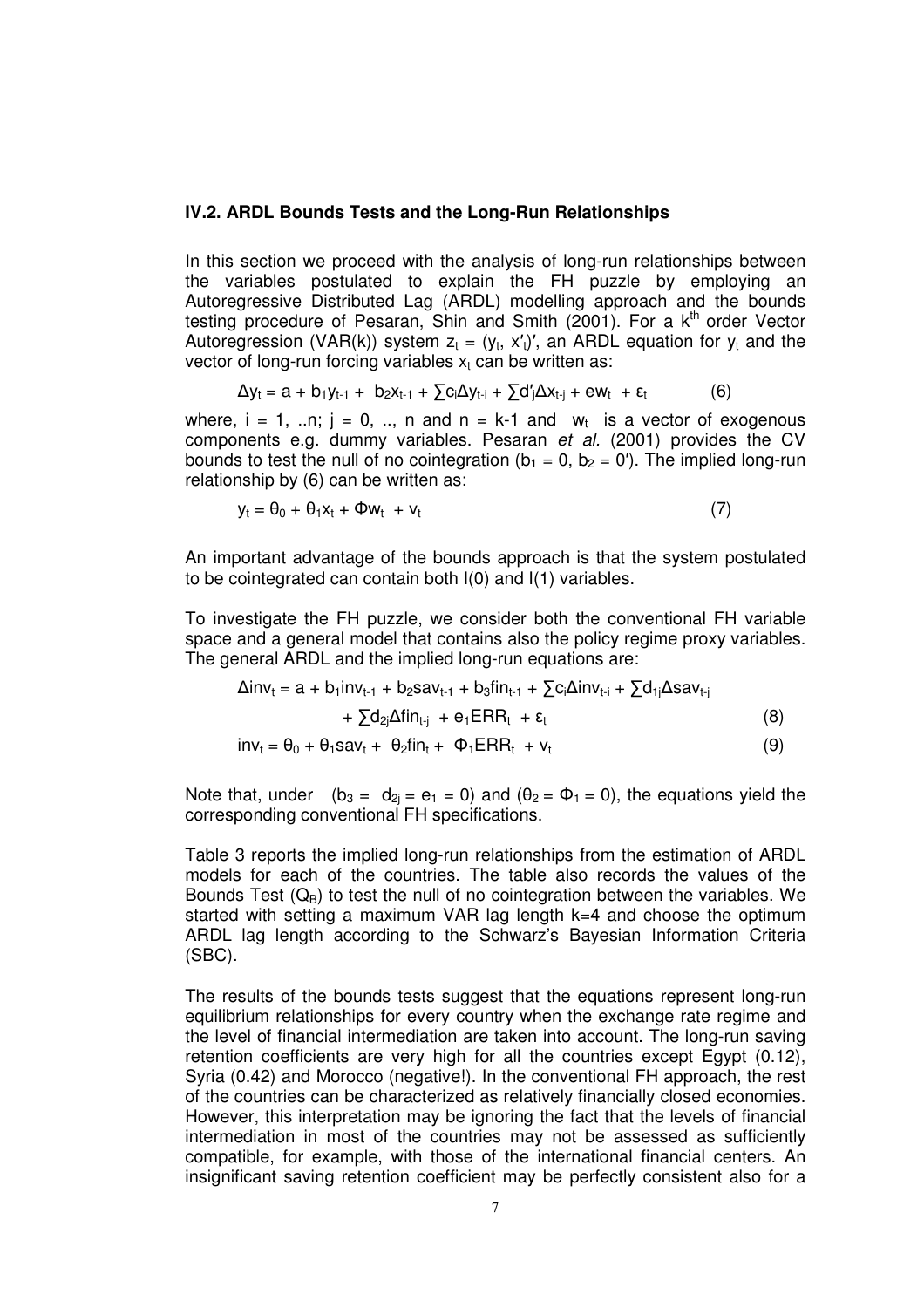country where domestic savings tend to finance investments abroad due to the lack of sufficient domestic financial intermediation.

In the conventional FH framework the high saving retention coefficient is interpreted as evidence supporting capital immobility irrespective of the prevailing exchange rate regime. A S-I cointegration, however, is consistent also with a policy of current account targeting in a financially open economy with fixed exchange rates. Given the fact that, most of the countries in the sample adopted fixed/managed exchange rate regimes during the sample period, the high saving retention coefficients may be interpreted supporting endogenous policy actions towards current account deficit (CAD) targeting, rather than capital immobility. Exchange rate flexibility can act as a disciplining device on CAD by allowing exchange rates to adjust to CAD disequilibrium (Edwards, 2004). The statistical insignificance of ERR for Algeria, Iran, Jordan and Turkey may be consistent both with the "shock absorber" interpretation of exchange rate flexibility and a CAD targeting under an inflexibility. A flexible exchange rate regime, on the other hand, can also increase the capacity of a country to accommodate external shocks (Milesi-Ferretti and Razin, 1996) and thus can make higher CAD sustainable. Supporting this approach, movements towards more flexible exchange rate regimes appear to be more likely associated with higher investments and thus higher CAD in Egypt and Israel.

As already discussed, the effect of financial deepening on saving, investment and current account deficits is an empirical issue. The financial intermediation variable indeed may also be interpreted as negatively correlated with the degree of liquidity constraints. The "consumption smoothing with the decrease in the liquidity/finance constraint" effect of financial deepening appears to be more significant in Israel, Morocco, Tunisia and Turkey as suggested by the significant and negative long-run fin<sub>t</sub> coefficients. Financial deepening induced investment argument, on the other hand, is supported by the Egyptian data. In the rest of the countries, the overall net impact of financial deepening on investment and thus on current account appears to be insignificant.

## **V. CONCLUDING REMARKS**

We investigated whether the Feldstein and Horioka (1980) argument on domestic saving-investment relationship is supported by the data of the countries in MENA region when the levels of financial intermediation and exchange rate regimes are taken into account. Consistent with the characteristics of the prevailing fixed or managed exchange regimes, the results suggest that saving and investment are cointegrated in most of the countries. The current account targeting under inflexible exchange rate regimes appears to be successful in maintaining current account sustainability. Our results lends a support also to an argument that exchange rate regime flexibility can act as a shock absorber and increase the capacity of a country to accommodate external shocks.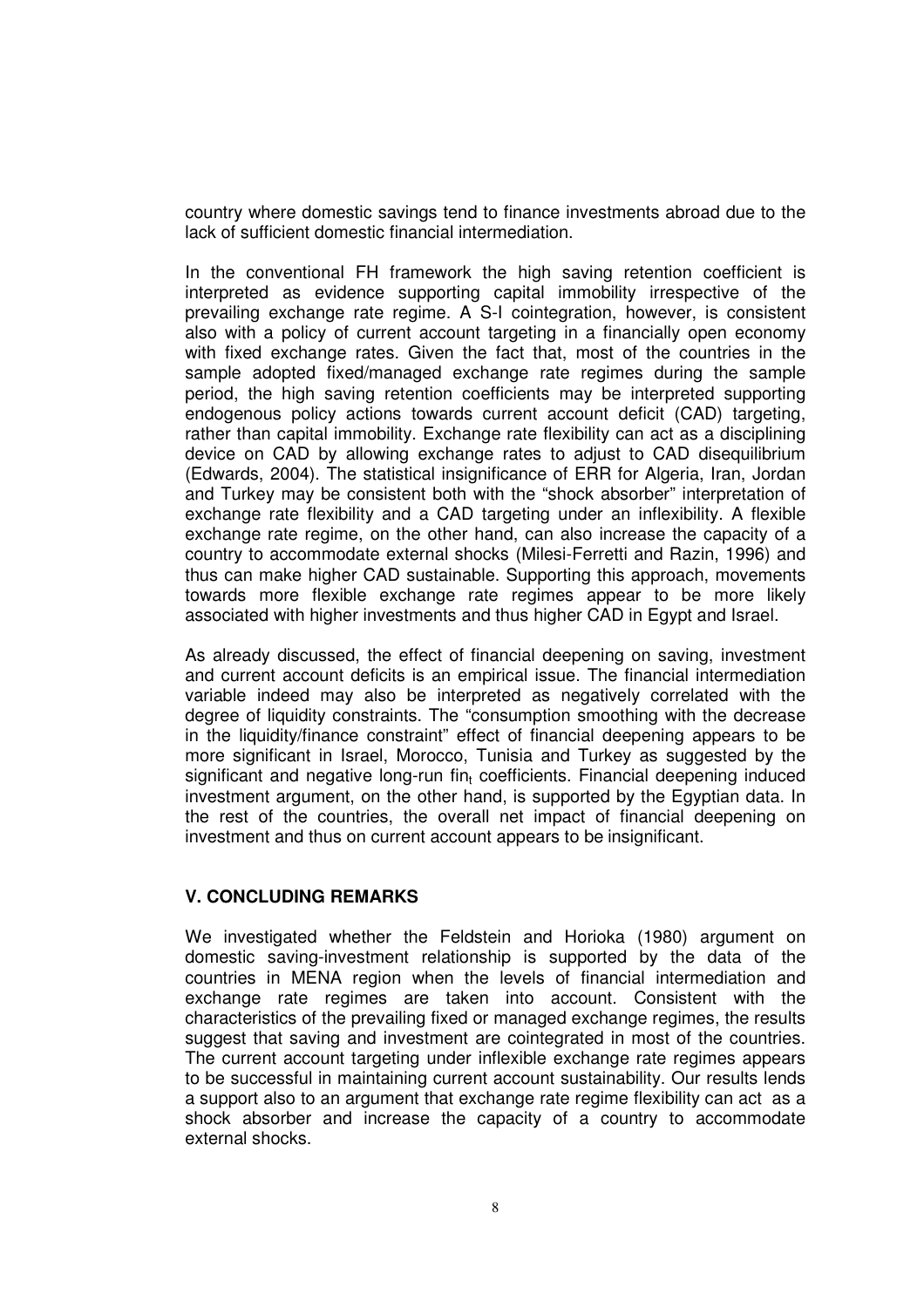The results of alternative policy prescriptions and theoretical models often depend on the perceived degree of international capital mobility. International financial integration presents policy makers with both opportunities and challenges. International capital mobility allows the domestic saving-investment gap (current account) to be financed also via foreign saving, and thus loosens the external constraint relative to a financial autarky. However, often ignored in the FH literature, a successful financial integration requires compatible levels of financial intermediation. The lack of an adequate level of domestic financial intermediation for both inflows and outflows of savings can lead to high S-I correlation supporting the FH argument. A low saving retention coefficient, on the other hand, may not necessarily imply international financial integration. This is because, financial underdevelopment can impair the link between external saving to finance domestic investment. The saving flight abroad due to the lack of adequate domestic financial structure can yield a very low even negative saving retention coefficient.

This paper stressed the importance of considering financial development and exchange rate regimes in assessing the FH puzzle. The theoretical ambiguity of their effects on the evolution of saving-investment and thus current account dynamics should better be interpreted as a need for further empirical investigation rather than as a cause of neglecting them. To conclude, the results of this paper suggest that the Feldstein and Horioka (1980) argument may become less puzzling when financial intermediation levels and exchange rate regimes are taken into account.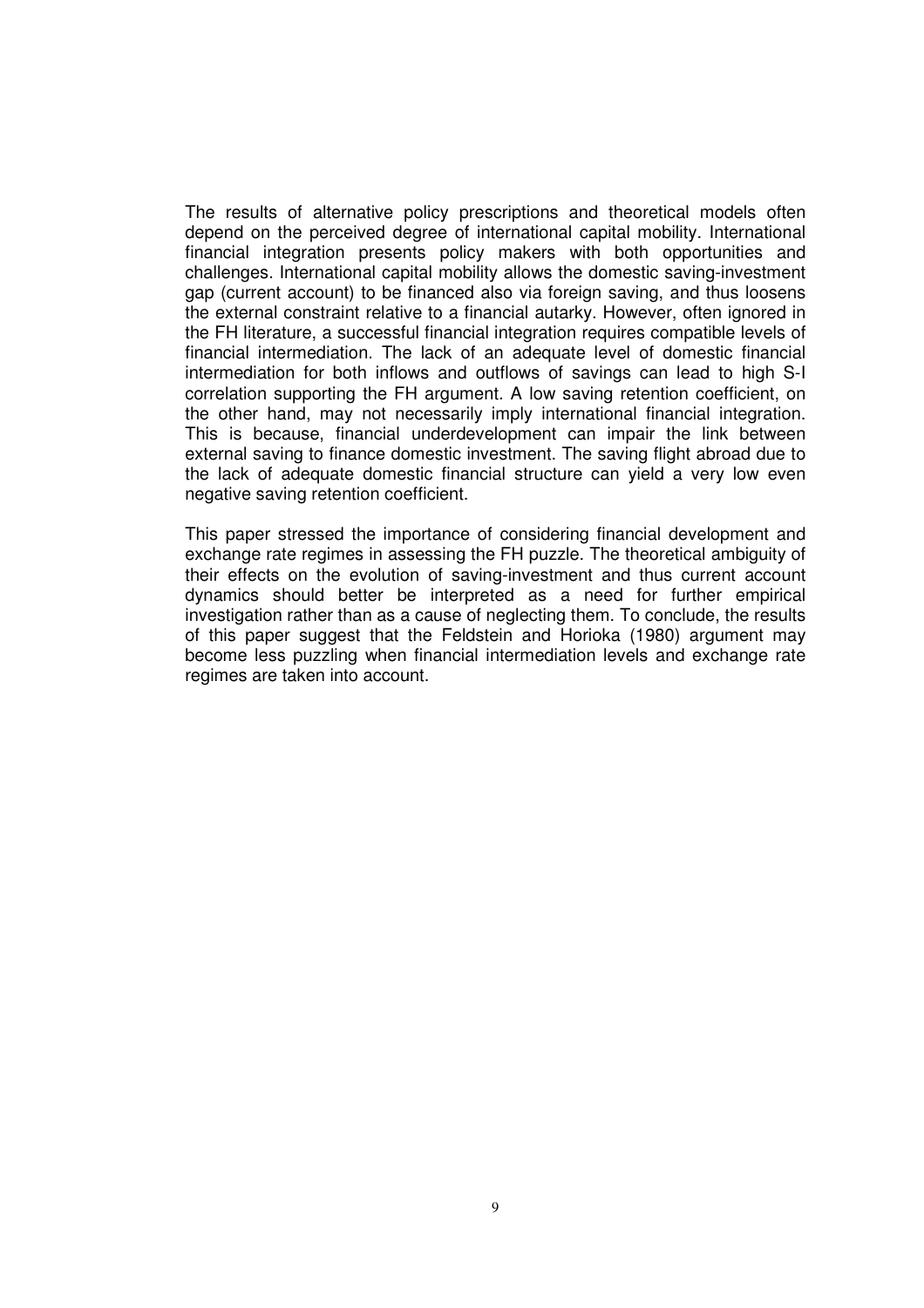#### **REFERENCES**

- Artis, M.J. and T.A. Bayoumi (1990) Saving, investment, financial integration and the balance of payments, *IMF Staff Studies for the World Economic Outlook* September: 19-34.
- Beck, T., Demirgüç-Kunt, A. and R. Levine (2000) A new database on financial development and structure, *World Bank Economic Review*, September, 597-605.
- Bencivenga, V. and B. Smith (1991) Financial intermediation and endogenous growth, *Review of Economic Studies*, 58, 195-209.
- Blanchard, O. and F. Giavazzi (2002) Current account deficits in the Euro area: The end of the Feldstein Horioka puzzle? *Brookings Papers on Economic Activity*, 2, 147-209.
- Cadoret, I. (2001) The saving investment relation: a panel data approach, *Applied Economics Letters*, 8, 517-520.
- Chortareas, G. E., Kapetanios, G. and M. Uctum (2004) An investigation of current account solvency in Latin America using nonlinear nonstationarity tests, *Studies in Nonlinear Dynamics & Econometrics*, 8(1), Article 4.
- Coakley, J., Fuertes A.M. and R. Smith (2001) Small sample properties of panel time-series estimators with I(1) errors, Birkbeck College Discussion Paper No O3/2001.
- Coakley, J., Fuertes A.M. and F. Spagnolo (2004) Is the Feldstein-Horioka puzzle history? *The Manchester School*, 72(5), 569-590.
- Coakley, J., Hasan, F. and R. Smith (1999) Saving, investment and capital mobility in LDCs, *Review of International Economics*, 7, 632-640.
- Coakley, J., Kulasi, F. and R. Smith (1998) The Feldstein-Horioka puzzle and capital mobility: A review, *International Journal of Finance and Economics*, 3, 169-188.
- Creane, S., Goyal, R., Mobarak, A.M. and R. Sab (2004) Financial sector development in the Middle East and North Africa, IMF Working Paper 04/201 (Washington: International Monetary Fund).
- Edwards, S. (2004) Thirty Years of Current Account Imbalances, Current Account Reversals, and Sudden Stops, *IMF Staff Papers*, 51, 1-49.
- Feldstein, M.S. and C.Y. Horioka (1980) Domestic saving and international capital flows, *Economic Journal*, 90, 314-329.
- Engle, R. and C.W.J. Granger (1987) Cointegration and error correction: Representation, estimation, and testing, *Econometrica*, 55(2), 251–76.
- Guiso, L., Sapienza, P. and L. Zingales (2004) Does Local Financial Development Matter? *The Quarterly Journal of Economics*, 119(3), 929- 969.
- Ho, T.W. (2000) Regime-switching investment-saving correlation and international capital mobility, *Applied Economics Letters*, 7, 619-622.
- Lewis, K.K. (1999) Trying to explain home bias in equities and consumption, *Journal of Economic Literature*, 37 (2), 571-608.
- Kwiatkowski, D., Phillips, P.C.B., Schmidt, P., and Y. Shin (1992) Testing the null hypothesis of stationarity against the alternative of a unit root, *Journal of Econometrics*, 54, 159-78.
- Milesi-Ferretti, G.M. ve A. Razin (1996) *Current Account Sustainability*, Princeton Studies in International Finance, No. 81.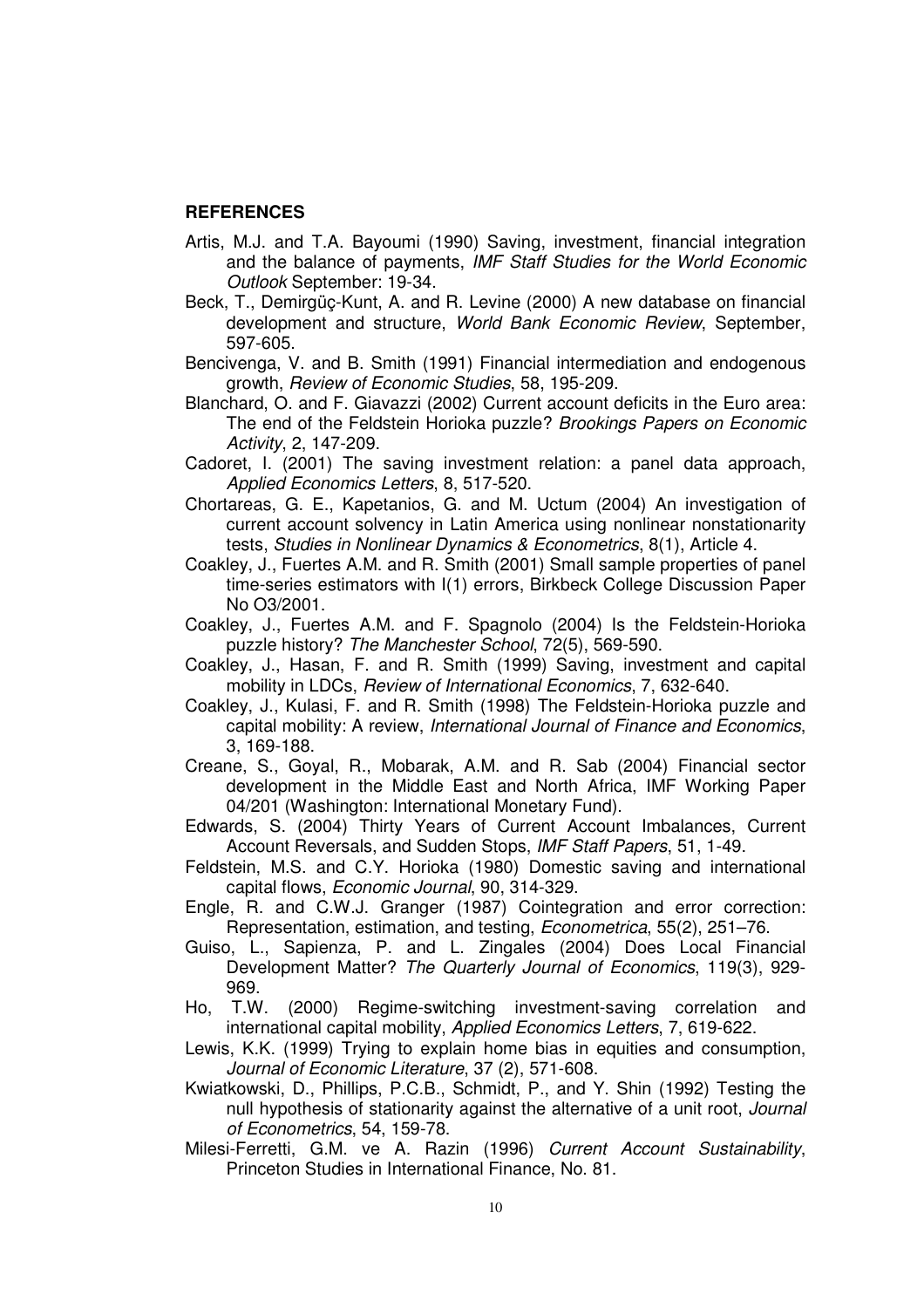- MacKinnon, J. (1991) Critical values for cointegration tests. In Engle, R.F., and C.W.J., Granger (eds.), *Long-Run Economic Relationships*, Oxford: Oxford University Press.
- Montiel, P. (1994) Capital mobility in developing countries: some measurement issues and empirical estimates, *World Bank Economic Review* 8(3), 311- 350.
- Obstfeld, M. and K. Rogoff (2000) The six major puzzles in international macroeconomics: Is there a common cause?, *NBER Macroeconomics Annual, 15,* 340-390.
- Özmen, E. and O.K. Parmaksız (2003) Exchange rate regimes and the Feldstein-Horioka puzzle: The French evidence, *Applied Economics*, 35(2), 217-222.
- Pesaran, M.H., Shin, Y. and R. Smith (2001) Bounds testing approaches to the analysis of level relationships, *Journal of Applied Econometrics*, 16, 289- 326.
- Pesaran, M.H. and R. Smith (1995) Estimating long-run relationships from dynamic heterogeneous panels, *Journal of Econometrics*, 68, 79-113.
- Phillips, P.C.B. and H.R. Moon (1999) Linear regression theory for nonstationary panel data, *Econometrica*, 67, 1057-1111.
- Reinhart, C.M. and K.S. Rogoff (2004) The modern history of exchange rate arrangements: A reinterpretation, *Quarterly Journal of Economics*, Vol. CXIX No. 1, 1-48.
- Rossini, G. and P. Zanghieri (2003) A simple test of the role of foreign direct investment in the Feldstein–Horioka puzzle, *Applied Economics Letters*, 10, 39-41.
- Sarno, L. and M.P. Taylor (1998) Exchange controls, international capital flows and saving-investment correlations in the UK: An empirical investigation, *Weltwirtschaftliches Archiv*, 134(1), 69–98.
- Taylor, A.M. (2002) A century of current account deficits, *Journal of International Money and Finance*, 21, 725-748.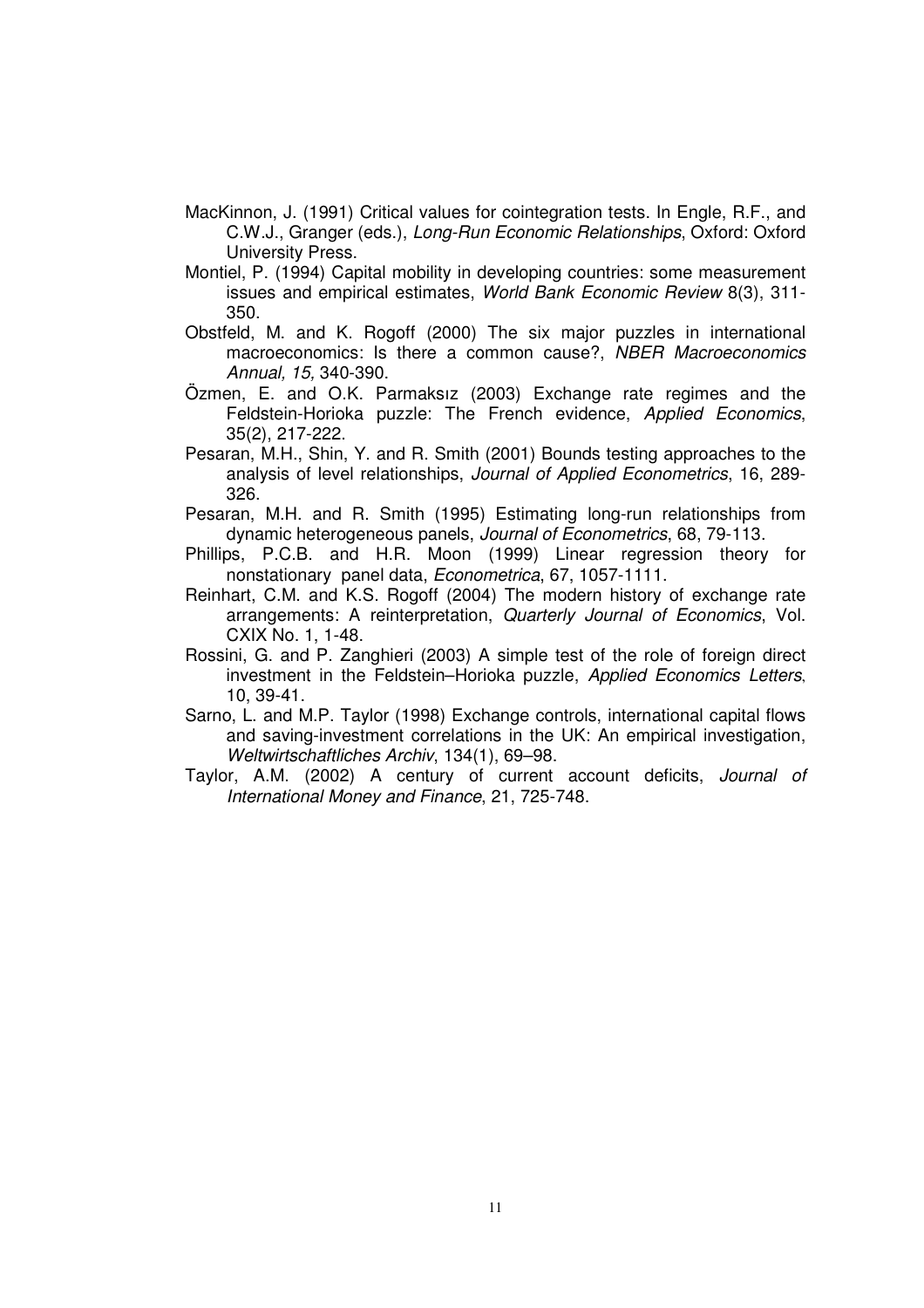| Table 1. ADF and KPSS Test Statistics |            |                   |                   |                |                                                                                                                              |                          |             |  |
|---------------------------------------|------------|-------------------|-------------------|----------------|------------------------------------------------------------------------------------------------------------------------------|--------------------------|-------------|--|
|                                       |            | Levels            |                   |                |                                                                                                                              | <b>First Differences</b> |             |  |
|                                       |            | <b>ADF</b>        |                   | <b>KPSS</b>    |                                                                                                                              | <b>ADF</b>               | <b>KPSS</b> |  |
| Series                                |            | $\lambda_{\rm m}$ | $\lambda_{\rm t}$ | $\eta_{\rm m}$ | $\eta_t$                                                                                                                     | $\lambda_{\rm m}$        | $\eta_m$    |  |
| Algeria                               | ca         | $-2.35$           | $-2.53$           | $0.53*$        | 0.11                                                                                                                         | $-5.25*$                 | 0.07        |  |
|                                       | sav        | $-1.61$           | $-1.15$           | 0.39           | $0.22*$                                                                                                                      | $-3.96*$                 | 0.19        |  |
|                                       | inv        | $-1.84$           | $-2.88$           | $1.12*$        | $0.19*$                                                                                                                      | $-5.71*$                 | 0.06        |  |
|                                       | fin        | $-1.56$           | $-2.17$           | $0.69*$        | $0.23*$                                                                                                                      | $-3.44*$                 | 0.16        |  |
| Egypt                                 | ${\rm ca}$ | $-1.45$           | $-2.49$           | $0.60*$        | $0.14*$                                                                                                                      | $-3.48*$                 | 0.10        |  |
|                                       | sav        | $-2.33$           | $-2.26$           | 0.12           | 0.11                                                                                                                         | $-4.06*$                 | 0.05        |  |
|                                       | inv        | $-1.65$           | $-3.46$           | $0.76*$        | $0.15*$                                                                                                                      | $-4.21*$                 | 0.14        |  |
|                                       | fin        | $-2.76$           | $-2.32$           | $0.55*$        | $0.51*$                                                                                                                      | $-3.09*$                 | 0.43        |  |
| Iran                                  | ${\rm ca}$ | $-2.89$           | $-2.86$           | 0.15           | 0.08                                                                                                                         | $-5.90*$                 | 0.05        |  |
|                                       | sav        | $-2.96$           | $-2.47$           | 0.20           | $0.18*$                                                                                                                      | $3.84*$                  | 0.29        |  |
|                                       | inv        | $-2.54$           | $-2.60$           | 0.26           | $0.27*$                                                                                                                      | $-3.16*$                 | 0.38        |  |
|                                       | fin        | $-3.74*$          | $-3.82*$          | 0.10           | 0.09                                                                                                                         | $-4.40*$                 | 0.07        |  |
| Israel                                | ${\rm ca}$ | $-3.21*$          | $-3.57*$          | 0.30           | 0.11                                                                                                                         | $-5.55*$                 | 0.04        |  |
|                                       | sav        | $-4.40*$          | $-4.60*$          | 0.16           | 0.07                                                                                                                         | $-4.95*$                 | 0.04        |  |
|                                       | inv        | $-1.80$           | $-2.02$           | 0.28           | $0.14*$                                                                                                                      | $-4.84*$                 | 0.08        |  |
|                                       | fin        | $-2.03$           | $-2.02$           | 0.18           | $0.16*$                                                                                                                      | $-3.92*$                 | 0.10        |  |
| Jordan                                | ${\rm ca}$ | $-4.34*$          | $-4.55*$          | 0.12           | 0.09                                                                                                                         | $-7.21*$                 | 0.05        |  |
|                                       | sav        | $-3.34*$          | $-3.21$           | 0.11           | $0.18*$                                                                                                                      | $-5.92*$                 | 0.06        |  |
|                                       | inv        | $-2.50$           | $-2.32$           | $0.47*$        | $0.16*$                                                                                                                      | $-3.51*$                 | 0.07        |  |
|                                       | fin        | $-1.63$           | $-1.51$           | $0.70*$        | $0.23*$                                                                                                                      | $-4.48*$                 | 0.15        |  |
| Morocco                               | ${\rm ca}$ | $-2.86$           | $-2.76$           | $0.91*$        | $0.24*$                                                                                                                      | $-3.41*$                 | 0.12        |  |
|                                       | sav        | 0.43              | $-1.13$           | $0.81*$        | $0.16*$                                                                                                                      | $-6.44*$                 | 0.17        |  |
|                                       | inv        | $-4.48*$          | $-3.63*$          | $0.59*$        | $0.18*$                                                                                                                      | $-4.01*$                 | 0.16        |  |
|                                       | fin        | 0.82              | $-1.49$           | $1.32*$        | $0.20*$                                                                                                                      | $-5.33*$                 | 0.22        |  |
| S. Arabia                             | ca         | $-2.42$           | $-2.31$           | $0.66*$        | $0.23*$                                                                                                                      | $-5.13*$                 | 0.17        |  |
|                                       | sav        | $-2.02$           | $-1.64$           | $0.70*$        | $0.28*$                                                                                                                      | $-4.54*$                 | 0.25        |  |
|                                       | inv        | $-2.55$           | $-4.55*$          | $1.00*$        | 0.06                                                                                                                         | $-5.75*$                 | 0.04        |  |
|                                       | fin        | $-1.72$           | $-1.62$           | $0.81*$        | $0.28*$                                                                                                                      | $-3.34*$                 | 0.26        |  |
| Syria                                 | ca         | $-1.63$           | $-1.36$           | 0.28           | $0.23*$                                                                                                                      | $-3.55*$                 | 0.13        |  |
|                                       | sav        | $-2.38$           | $-1.53$           | $0.59*$        | $0.29*$                                                                                                                      | $-3.40*$                 | 0.21        |  |
|                                       | inv        | $-3.37*$          | $-2.90$           | $0.57*$        | $0.19*$                                                                                                                      | $-3.22*$                 | 0.12        |  |
|                                       | fin        | $-2.22$           | $-2.55$           | 0.35           | $0.25*$                                                                                                                      | $-2.87$                  | 0.10        |  |
| Tunisia                               | ca         | $-2.74$           | $-2.89$           | $0.53*$        | 0.07                                                                                                                         | $-4.03*$                 | 0.05        |  |
|                                       | sav        | $-3.55*$          | $-3.45*$          | 0.14           | 0.04                                                                                                                         | $-3.86*$                 | 0.04        |  |
|                                       |            |                   |                   | $0.78*$        | 0.06                                                                                                                         | $-3.84*$                 | 0.05        |  |
|                                       | inv        | $-2.48$           | $-2.88$           | $0.81*$        | $0.13*$                                                                                                                      |                          |             |  |
|                                       | fin        | $-1.22$           | $-1.64$           |                |                                                                                                                              | $-4.74*$                 | 0.12        |  |
| Turkey                                | ${\rm ca}$ | $-2.94$           | $-2.89$           | 0.15           | $0.15*$                                                                                                                      | $-5.87*$                 | 0.06        |  |
|                                       | sav        | $-2.03$           | $-2.32$           | $0.84*$        | $0.19*$                                                                                                                      | $-4.25*$                 | 0.11        |  |
|                                       | inv        | $-1.43$           | $-1.48$           | $0.85*$        | $0.16*$                                                                                                                      | $-3.36*$                 | 0.18        |  |
|                                       | fin        | 2.19              | 0.21              | $1.05*$        | $0.22*$<br><b>Notes:</b> All the test regressions contain a constant term. The equations for $\lambda$ and n, include also a | $-6.57*$                 | 0.30        |  |

12 **Notes:** All the test regressions contain a constant term. The equations for  $\lambda_t$  and  $\eta_t$  include also a linear trend. An asterisk (\*) indicates the rejection of the null at the 5 % level. The critical values for the ADF and KPSS are from MacKinnon (1991) and Kwiatkowski *et al*. (1992), respectively.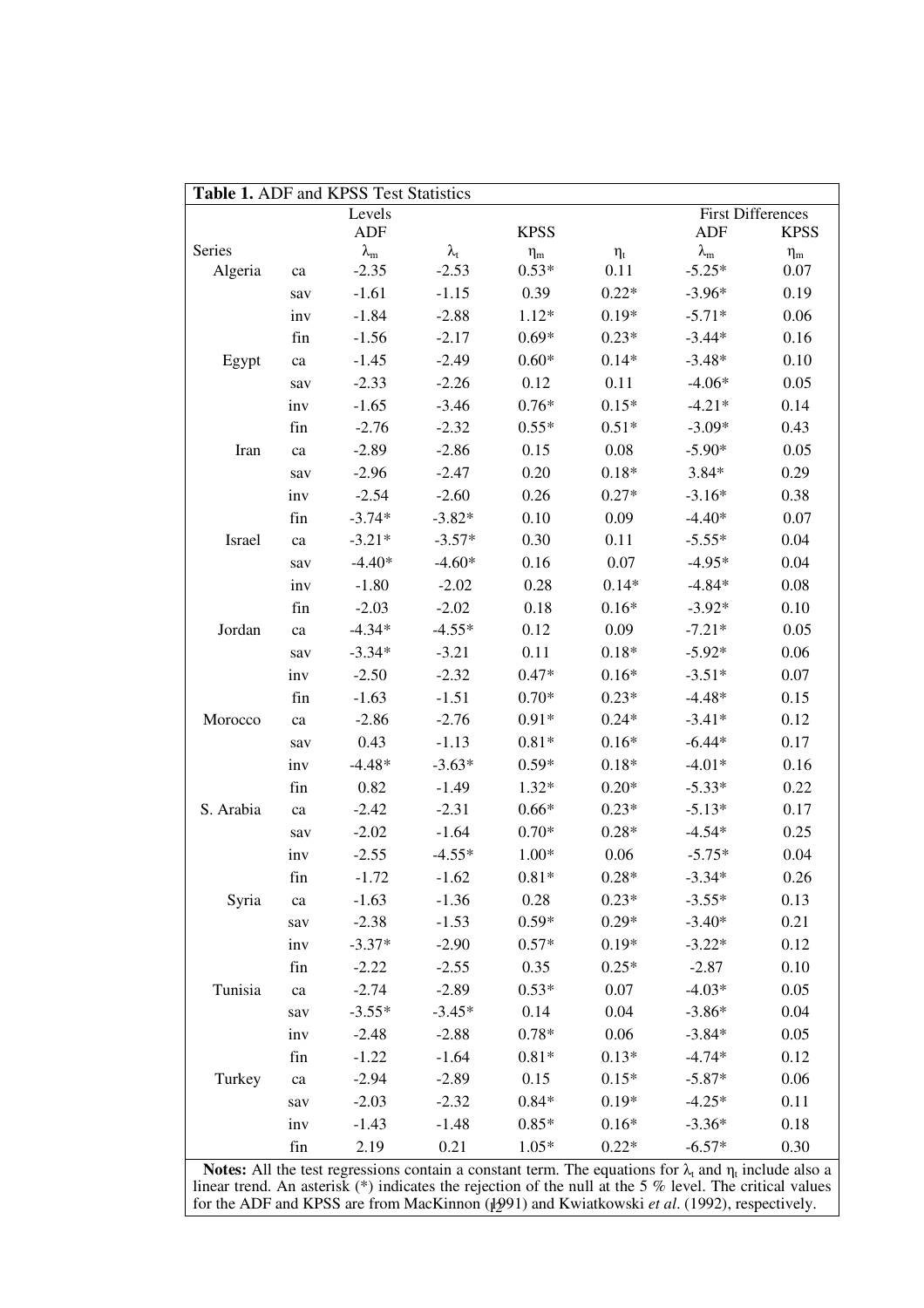| <b>Table 2: Conventional and Augmented FH Equations</b>                                                                                                                                                                 |                      |                      |                |                      |                |           |                   |                   |
|-------------------------------------------------------------------------------------------------------------------------------------------------------------------------------------------------------------------------|----------------------|----------------------|----------------|----------------------|----------------|-----------|-------------------|-------------------|
|                                                                                                                                                                                                                         | $\gamma_0$           | $\gamma_1$           | $\gamma_2$     | $\gamma_3$           | $\mathbb{R}^2$ | <b>DW</b> | <b>ADF</b><br>(0) | <b>ADF</b><br>(1) |
| Algeria                                                                                                                                                                                                                 | 18.82<br>(2.42)      | 0.36<br>(1.57)       |                |                      | 0.09           | 0.37      | $-1.85$           | $-2.03$           |
|                                                                                                                                                                                                                         | 0.01<br>(0.01)       | 0.48<br>(2.20)       | 3.04<br>(1.44) | 0.10<br>(1.43)       | 0.31           | 0.67      | $-2.82$           | $-2.58$           |
| Egypt                                                                                                                                                                                                                   | 22.81<br>(4.61)      | 0.02<br>(0.09)       |                |                      | 0.00           | 0.34      | $-1.11$           | $-1.70$           |
|                                                                                                                                                                                                                         | 7.48<br>(1.44)       | 0.07<br>(0.47)       | 4.73<br>(7.49) | 0.05<br>(1.14)       | 0.72           | 1.40      | $-3.83$           | $-4.95$           |
| Iran                                                                                                                                                                                                                    | 4.77<br>(1.48)       | 0.64<br>(5.42)       |                |                      | 0.55           | 1.24      | $-3.33$           | $-2.42$           |
|                                                                                                                                                                                                                         | 14.83<br>(2.07)      | 0.54<br>(4.45)       | 0.07<br>(0.06) | $-0.15$<br>$(-2.34)$ | 0.64           | 1.53      | $-3.86$           | $-2.61$           |
| Israel                                                                                                                                                                                                                  | 24.63<br>(9.41)      | $-0.22$<br>$(-1.25)$ |                |                      | 0.06           | 0.55      | $-1.52$           | $-1.86$           |
|                                                                                                                                                                                                                         | 26.90<br>(7.17)      | $-0.17$<br>$(-1.15)$ | 1.17<br>(3.18) | $-0.09$<br>$(-2.79)$ | 0.43           | 1.03      | $-2.82$           | $-3.07$           |
| Jordan                                                                                                                                                                                                                  | 13.17<br>(4.47)      | 0.60<br>(5.41)       |                |                      | 0.55           | 0.93      | $-2.61$           | $-3.07$           |
|                                                                                                                                                                                                                         | 32.54<br>(4.78)      | 0.43<br>(3.91)       | 3.77<br>(2.73) | $-0.20$<br>(3.40)    | 0.71           | 1.49      | $-3.65$           | $-4.35$           |
| Morocco                                                                                                                                                                                                                 | 30.45<br>(8.97)      | $-0.35$<br>$(-2.10)$ |                |                      | 0.16           | 0.84      | $-3.75$           | $-3.82$           |
|                                                                                                                                                                                                                         | 30.93<br>(9.09)      | $-0.22$<br>$(-1.04)$ |                | $-0.05$<br>$(-1.11)$ | 0.20           | 0.84      | $-3.60$           | $-3.70$           |
| S. Arabia                                                                                                                                                                                                               | 19.45<br>(10.60)     | 0.11<br>(1.74)       |                |                      | 0.11           | 0.67      | $-2.16$           | $-3.21$           |
|                                                                                                                                                                                                                         | 49.24<br>(5.52)      | $-0.34$<br>$(-2.42)$ |                | $-0.42$<br>$(-3.39)$ | 0.41           | 0.82      | $-2.61$           | $-3.19$           |
| Syria                                                                                                                                                                                                                   | 12.37<br>(6.95)      | 0.60<br>(7.06)       |                |                      | 0.67           | 0.75      | $-2.49$           | $-2.47$           |
|                                                                                                                                                                                                                         | 15.45<br>(3.12)      | 0.58<br>(6.36)       |                | $-0.05$<br>$(-0.67)$ | 0.68           | 0.76      | $-2.59$           | $-2.62$           |
| Tunisia                                                                                                                                                                                                                 | 9.69<br>(1.57)       | 0.75<br>(2.92)       |                |                      | 0.26           | 0.74      | $-2.41$           | $-2.63$           |
|                                                                                                                                                                                                                         | 27.12<br>(2.36)      | 0.67<br>(2.69)       |                | $-0.31$<br>$(-1.78)$ | 0.35           | 0.99      | $-2.73$           | $-2.92$           |
| Turkey                                                                                                                                                                                                                  | 1.39<br>(0.75)       | 0.90<br>(10.5)       |                |                      | 0.82           | 1.05      | $-2.94$           | $-2.72$           |
|                                                                                                                                                                                                                         | $-0.83$<br>$(-0.32)$ | 0.88<br>(9.08)       | 0.58<br>(1.32) | 0.01<br>(0.03)       | 0.84           | 1.09      | $-3.02$           | $-2.45$           |
| Notes: t-ratios in parentheses. Bold faces denote significance at the 5 % level. The<br>5 % CV's for the ADF tests are $-3.60$ , $-4.11$ and $-4.59$ for equations with two, three<br>and four variables, respectively. |                      |                      |                |                      |                |           |                   |                   |